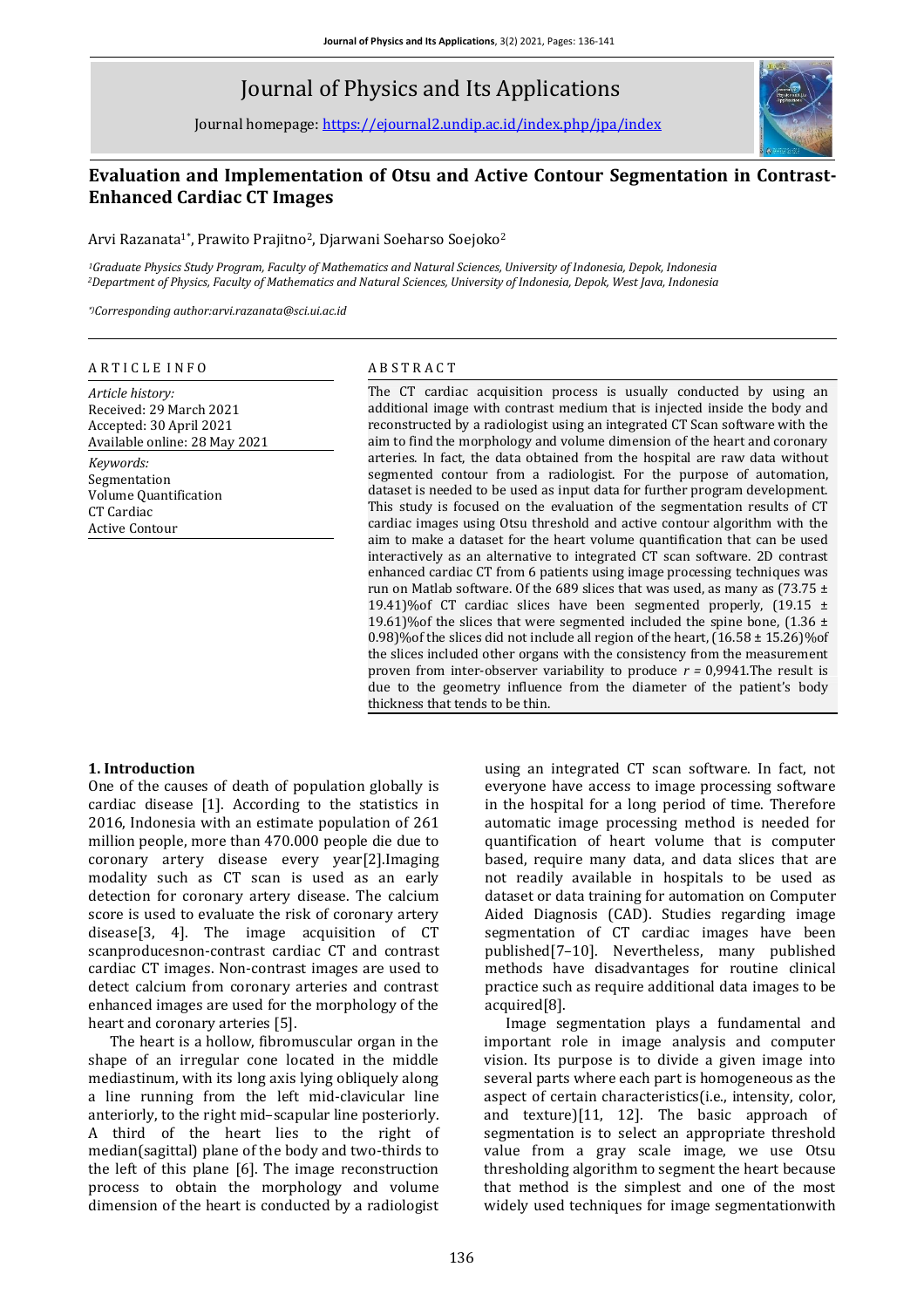the main purpose is to simplify or change the respective image sample into an easily analyzed image [13].Several approaches based on deformable models were dedicated to the image segmentation in CT images i.e., Chan-Vese, *LBF,* Active Contour.As a result, active contour can cover the entire area of a given object compared to LBF and Chan-Vese[14]. According to the nature of constrains, active contour models can be roughly categorized into the edgebased models and region based models[15]. Active contour may be used to detect the edges forming an object boundary, given an initial guess (i.e., initial contour)[16].

Most cardiac segmentation techniques treat 2D segmentation and 3D multiplanar reconstruction as two separate processes [17, 18]. These processes achieve volumetric reconstruction by first applying a 2D segmentation approach independently for each slice, and then reconstructing these 2D segmented image stacks into 3D objects [19]. Based on that, we propose and evaluate a combination of Otsu threshold and active contour algorithm of the cardiac images from CT scans to make a dataset which can be used for automatic heart volume quantification using sufficient data in this work.

## **2. Methodology**

#### **2.1. Pre-Processing**

Patient's data were obtained anonymously at the local hospitalwith the specification of the CT Scan: single source detector, 64 slices with the tube voltage of 120 kV producing CT images slices with a thickness of 0.625 mm and the pixel spacing value 0,488 mm. The input data were consisted of CT scan images from6 patient's which produced 1639 slices arranged in order according to the slice number from the information of the dicom data. The data was stored in the Graphical User Interface (GUI) "DataStore" for further processing. The preprocessing step was aimed to enhance the edges of CT scan images resulting in an optimal segmentation process. In the early step, the region of interest was determined on a region around the heart and the window level was adjusted to enhance the edges and minimalize parts of the heart that wasn't needed (i.e. fat around the heart).ALaplacian filter was used because it was a derivative filter used to find areas of rapid change (edges) in images. It was particularly good at finding the fine details of an image [20]. As such, this filter type was commonly used in edgedetection applications. Since derivative filters were very sensitive to noise, it was common to smooth the image (using a Gaussian filter) before applying the Laplacian[21, 22]. The Laplacian was a well-known linear differential operator approximating the second derivative by Eq. 1.

$$
\nabla^2 f = \frac{\partial^2 f}{\partial x^2} + \frac{\partial^2 f}{\partial y^2}
$$
 (1)

Where  $f$  denotes the image. For convenience computational purposes, Matlab had already provided syntax *imgaussfilt*and*locallapfit*astools for filtering. The results of the pre-processing step was shown in Fig. 1.



**Fig .1:** a.Raw data from contrast CT image, b. Image from preprocessing process in matlab.

#### **2.2. Images Segmentation**

The first step of the segmentation process was to adjust the threshold level to 0.089 using Otsu threshold resulting in a binary image with the matrix range of 0 and 1. If the CT image was considered as a matrix then the extraction process was conducted by multiplying the matrix of the binary image with the pre-processing image and the result was the extraction image. Afterward, the quality of the extracted image was enhanced using the matlabsyntax*histaq* and was then segmented using active contour algorithm. The input parameterwas given to a region within the extracted image which was referred as masking.As evaluation of the segmentation result, the masking coordinate was adjusted interactively by the user (radiograph) on the central region of the cardiac image for every slice with the same total number of iterations. Parametric active contour are implemented by finding the contour that minimizes energy *E = Einternal*+ *Eexternal*, where *Einternal* was the internal energy of the active contour that quantifies the contour smoothness. The external energy *Eexternal* was typically defined such that the contour seeks the edges in images [23].After the masking process, the boundary of the heart was formed, the region was quantified using regionprops in Matlab. This feature result in a value of the segmented area in pixel value which was then converted into cm2based on the pixel spacing information indicom images.

#### **2.3. Volume Measurement**

The area of the segmented contour is the area within one slice. For the volume measurement, image process looping is needed from the first slice to N slice. The N slice is obtained manually by converting CT image into sagittal and coronal axis to avoid segmentation process of the liver. This step is implemented by converting the image array of every slice, shown in Fig. 3.The slices that contain parts of the liver is removed and only the slices of the heart was used by evaluating the sagittal and coronal images during image processing. The resulted area of each slice is stored and is written in "DataStore" and the volume value of the heart is obtained by implementingthe trapezoidal rule which is the sum of the segmented area of each slice multiplied by the thickness of each slice.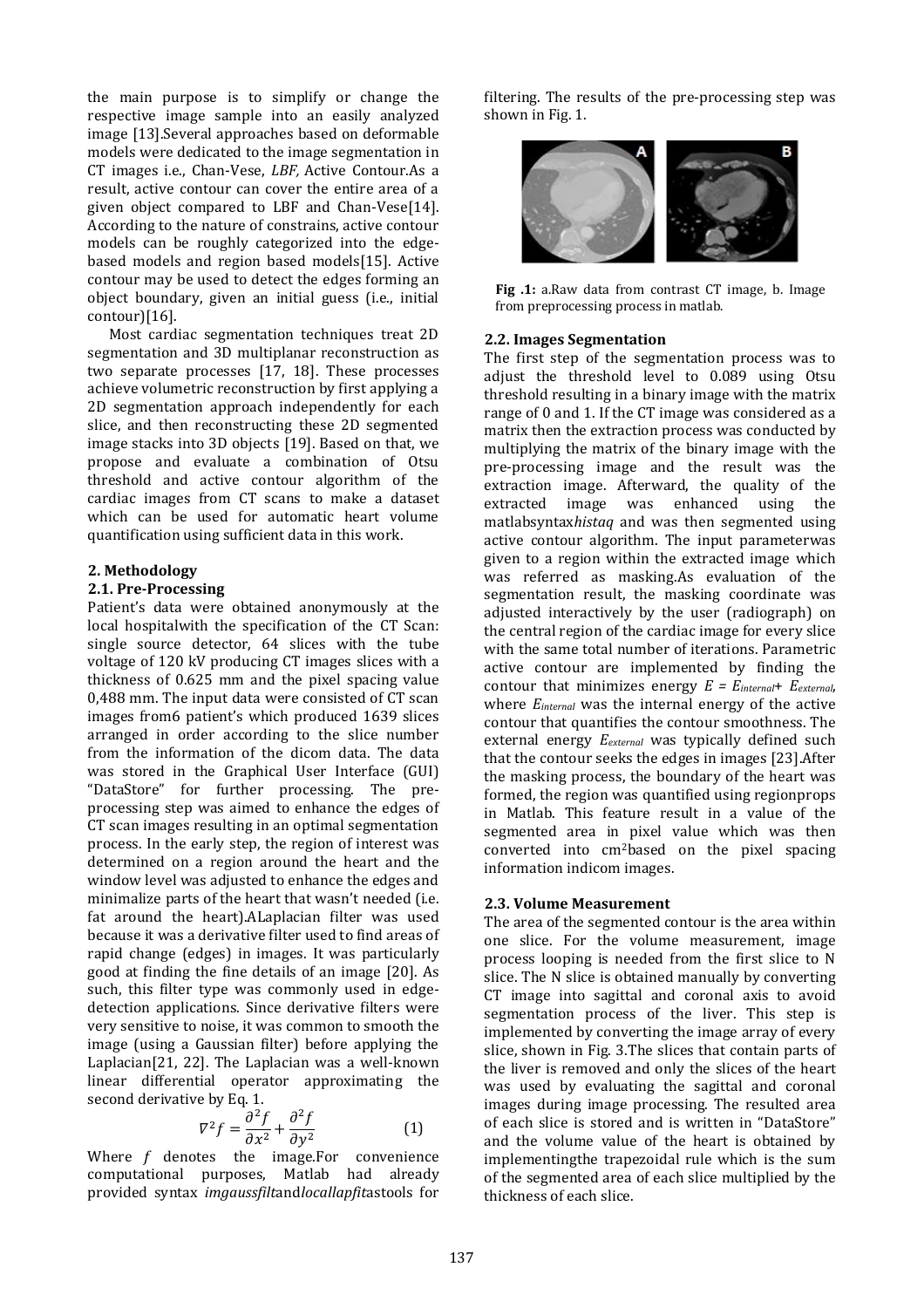

**Fig. 3**:a. Sagittal image, b. Results of cropping on sagittal image, c. Coronal image, d. Results of cropping on coronal image.

In general, this methodology is explained in Fig. 4. where image processing is a vital process of the quantification of the heart volume.



**Fig. 4**: Flow chart of image processing method and volume quantification.

## **3. Results and Discussions**

This study is the first step of the author's research regarding the characterization of heart arteries using volume data of heart which is caused by the minimal volume data information of the heart and the boundaries of the data.Several researches on image processing using the Otsu threshold and active contour segmentation method have been published by [24, 25]. In those studies, the results of the active contour and threshold segmentation are compared and evaluated using jaccard and dice coefficient. Nevertheless, our own research is more about combining the two models and evaluate the results ot the segmentation, whether if it can properly segment the heart so that our method can be used to quantify the volume of the heart, evidenced by the number of segmentedslicesto make the dataset automatic by visual observation assisted by cardiovascular technicians and radiographers. Evaluation of the segmentation method in this study

is conducted by comparing the resulted segmentation of each slice according to the slices of the heart region that are successfully segmented, the heart region with the spinal cord included, other organs, and slices with contour that didn't fully include all the region of the heart.



**Fig. 5**: Image processing results, a. Otsu threshold, b. active contour implementation, c. binary image results from active contour segmentation, d. image extraction.

According to the methodology, the first slice processed is selected when the first coronary artery from the aorta is visible and the last slice is constrained anatomically as the bottom part of the heart, shown in Fig. 3b and Fig. 3d, which resulted in a total of 689 slices chosen from 1639 slices. As part of the analysis method used, the difference of the images during each step of the image processing is shown. During the segmentation step, Otsu threshold algorithm is used to separate the fat surrounding the heart but other objects outside the heart region such as the abdomen, spinal cord, and rib can be seen. To separate those unwanted objects from the Region of Interest (ROI), active contour is implemented in the center area of the heart manually with the supervision from a cardiovascular technician shown as a blue point in Fig. 5b. The resulted image with a boundary of the heart produced a binary image of the heart region. For the next data in this study, the segmented binary image is extracted as an input data for heart volume reconstruction so that the heart can be analyzed in 3D. Not every CT cardiac image covered the heart region, a few segmented image resulted in segmented region outside the region of interest shown in Fig. 6. Anatomically, the heart has four chamber in which functions as heart pumps: right atrium (RA),left atrium (LA), left ventricle (LV), right ventricle (RV).Complications during image segmentation are conventionally due to LA, where anatomically the LA region is the closest to the spinal cord [6], in addition, that part also has the same pixel range as the spinal cord.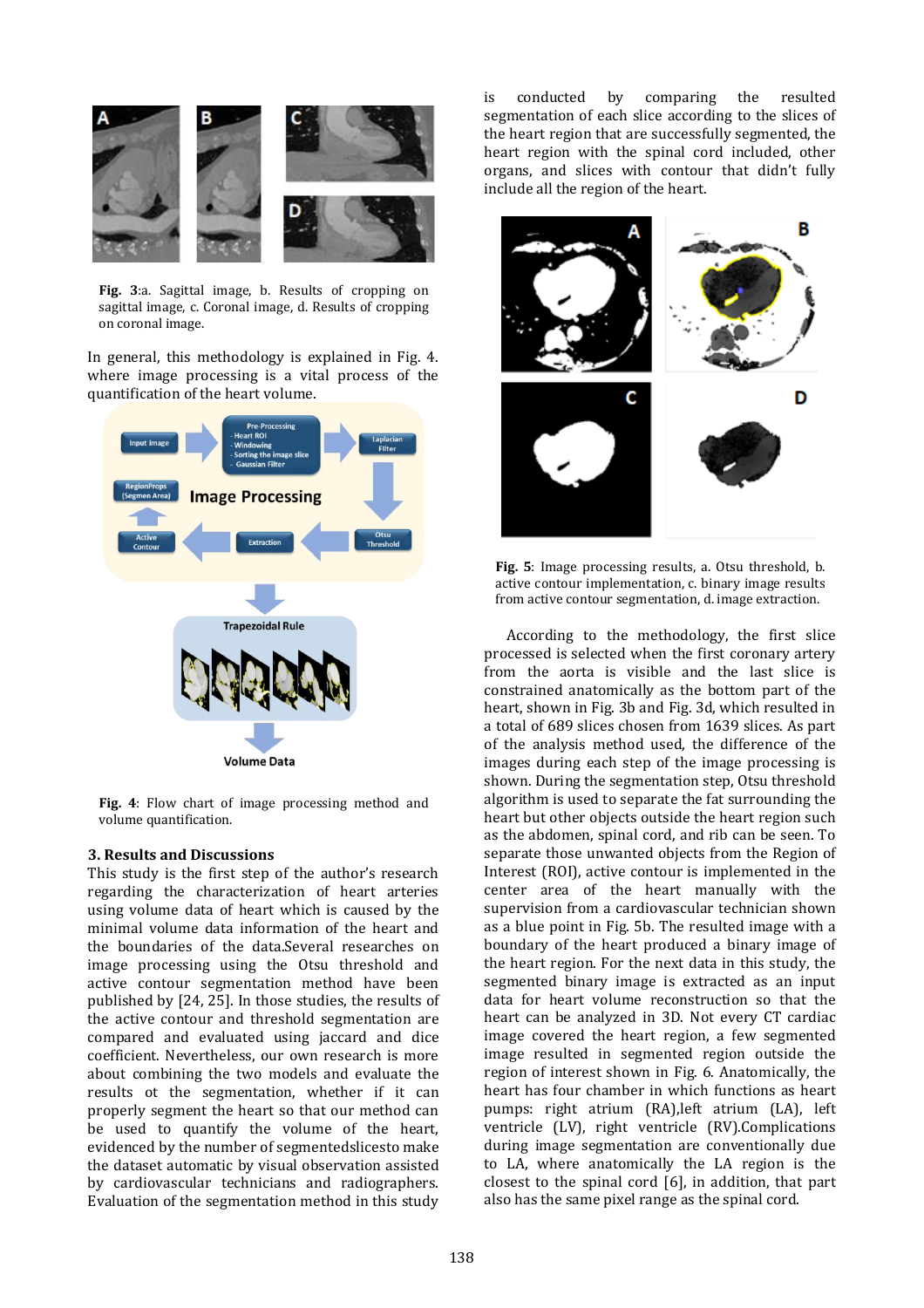

**Fig. 6**: The contour form that is used as an evaluation, a. contours of the heart area, b. contours that spread to the spine, c. contours that spread to other organs, d. uncovered areas of the heart (highlighted in blue point).

The amount of slices contoured until the spinal cord and other organs are depicted in Table. 1.Window level adjustment is conductedas optimal as possible so that the active contour algorithm can covers the heart region. There are many ways to solve this issue such as adjusting the number of iterations of the active contour. However, this caused regions of the heart that weren't covered in the contourbecauseto detect object in the images, active contour algorithm use the function which stops the level set function evolution at the object boundaries. It's obvious that the evolution is based on the stopping function which depends on the image gradient [24]. Therefore this mode leads to unsatisfactory results in presence of conclusion, low contrast, low iteration, and even noise.

**Table 1**. Comparison of the results of slice segmentation for each patient.

| Patient | Slice Used<br>(Slices) | Body Thickness<br>(mm) | Segmented Area    |                   |                          |                     |
|---------|------------------------|------------------------|-------------------|-------------------|--------------------------|---------------------|
|         |                        |                        | Heart<br>(Slices) | Spine<br>(Slices) | Other Organs<br>(Slices) | Uncover<br>(Slices) |
|         | 126                    | 208                    | 108               | 6                 | 14                       | 2                   |
| 2       | 107                    | 189                    | 55                | 40                | 47                       | 3                   |
| 3       | 112                    | 205                    | 98                | $\Omega$          | 13                       |                     |
| 4       | 132                    | 182                    | 61                | 65                | 32                       | 0                   |
| 5       | 99                     | 198                    | 85                | 11                | 5                        | 2                   |
| 6       | 113                    | 205                    | 97                | 14                | 4                        |                     |

From the image processing conducted in this study, there were segmented areas(heart, spine, other organs), other organs outside the heart region(abdomenand rib)and spinal cord. The thickness of the body measurement used is obtained by using ImageJ software using the same slice and area. Uncover slicesshows the slice with the contour that didn't include parts of the heart. Based on the data, it is shown that changes of the geometry of thebody's thickness can influence the segmented area such as the patients with a thinner thickness (patient 2 and 4). This can occur when evaluating the morphology of the patient with a thinner thickness, the distance between the heart and the organ or object will be closer but the pixel value range will be the same as that of other thickness. Therefore, when thresholding the segmented image, it is shown that the organ is connected with the region of interest which couldn't be covered properly by the active contour algorithm.This will certainly influence the quantification of the heart volume.This project is focused on making a dataset which can be used as a comparison or ground truth in our research. The information regarding the evaluation during this study will give a further development towards future studies.

Due to the segmentation method being conducted manually, evaluating our measurement results against user dependence is done by the quantitative evaluation of inter-observer variability to produce a linearity of the measurements made by different observers with the patient data taken randomly, in this case we used patient number 5to produce an area size of cm2every slice shown in Fig. 7.





Based on the evaluation result conducted by two observers: author and a medical physicist, it is shown that there is a correlation between the two measurements shown with the r value of 0,9941. It is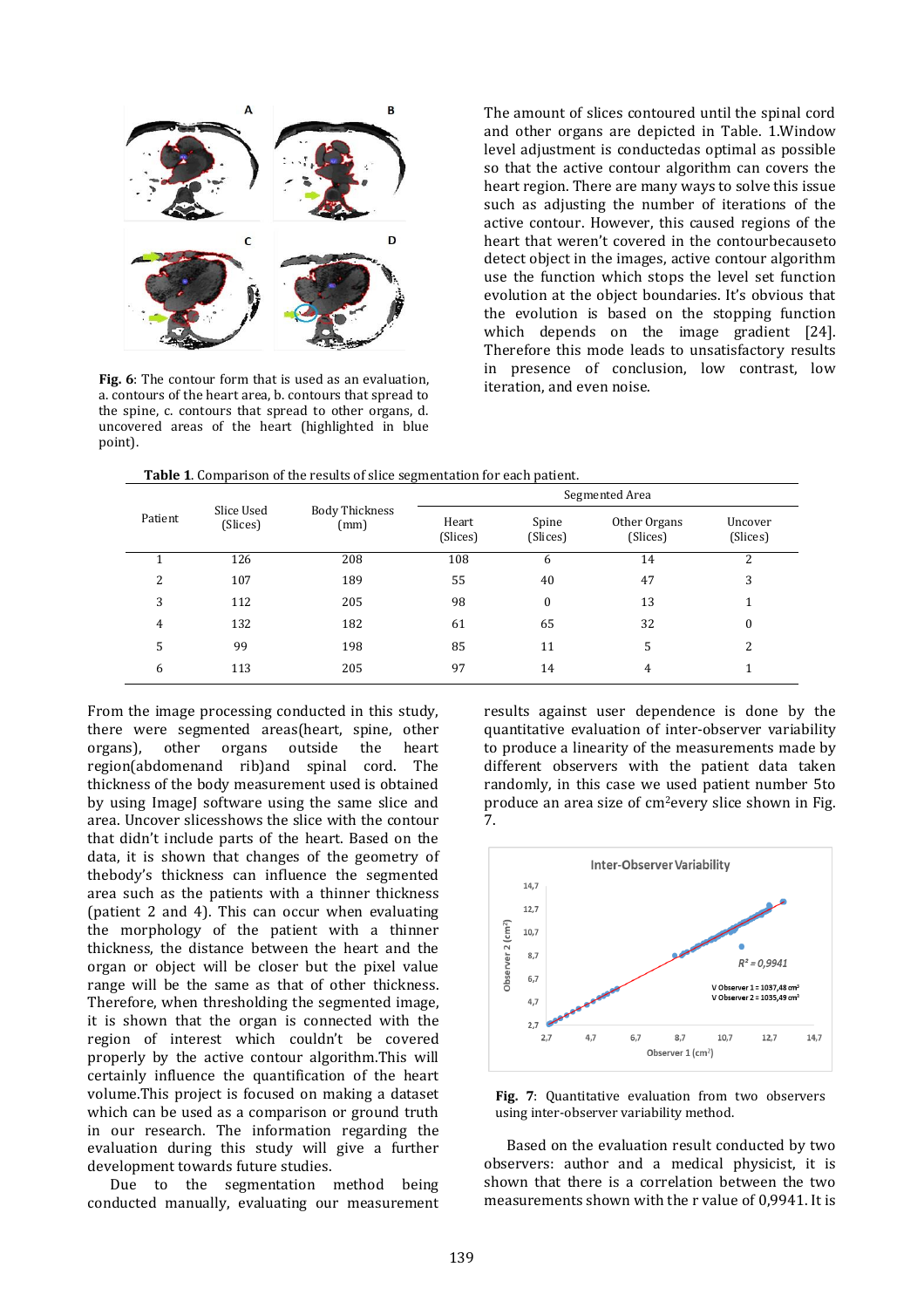expected that the evaluation can be used as data consistency and for the program being used.

## **4. Conclusion**

Considering the complexity regarding the morphology of the heart, the proposed segmentation method based on active contour combined with Otsu threshold resulted in an analysis of the segmented region of every slice. From the total 689 slices evaluated, as many as  $73.75 \pm 19.41$  % of the CT slices are segmented properly,  $19.15 \pm 19.61$  % of the slices that were segmented included the spine bone,  $1.36 \pm 0.98$  % of the slices did not include all regions of the heart,  $16.58 \pm 15.26$  % of the slices.As a quantitative evaluation of the segmentation methods used for volume quantification, the author used inter-observer variability to prove the measurement consistency of the segmentation method done producing *r =* 0,9941. However, for the image slice value that didn't cover all the regions of the heart, the value is in agreement with these studies [14, 16, 20].

## **5. Conflict of Interest**

The authors declare that they have no conflict of interest.

## **References**

- [1] M. J. Budoff *et al.*, "Computed Tomography A Scientific Statement From the American Heart Association Committee on Cardiovascular Imaging and Intervention , Council on Cardiovascular Radiology and Intervention, and Committee on Cardiac Imaging," *Counc. Clinic. Cardiol.*,(2006).
- [2] M. A. Hussain, A. Al Mamun, S. A. E. Peters, M. Woodward, and R. R. Huxley, "The Burden of Cardiovascular Disease Attributable to Major Modi fi able Risk Factors in Indonesia," *J. Epidemiol.*, **26**, 10, 515–521, (2016).
- [3] J. Leipsic *et al.*, "ScienceDirect SCCT Guidelines SCCT guidelines for the interpretation and reporting of coronary CT angiography : A report of the Society of Cardiovascular Computed Tomography Guidelines Committee," *J. Cardiovasc. Comput. Tomogr.*, **8**,5, 342–358, (2014).
- [4] M. A. De Graaf *et al.*, "Feasibility of an Automated Quantitative Computed Tomography Angiography e Derived Risk Score for Risk Strati fi cation of Patients With Suspected Coronary Artery Disease," *Am. J. Cardiol.*, **5**, 4, 1–9, (2014).
- [5] G. Yang and Y. Chen, "Automatic coronary calcium scoring using noncontrast and contrast CT images," *Med. Phys.*, **43**, 2, 2174–2186, (2016).
- [6] P. J. Bazira, "Clinically applied anatomy of the heart," *Surgery*, **39**, 3, 117–125, (2021).
- [7] W. T Van. Shahzad, Rahiil, D. Bos, R. P. Budde, K. Pellikaan, W. J. Niessen, and V. D. Lugt, "Automatic segmentation and

quantification of the cardiac structures from non-contrast-enhanced cardiac CT scans," *Phys. Med. Biology,* 3798-3813, (2017).

- [8] J. Larrey-ruiz, J. Morales-sánchez, M. C. Bastidajumilla, R. M. Menchón-lara, R. Verdú-monedero, and J. L. Sancho-gómez, "Automatic imagebased segmentation of the heart from CT scans," *J. Image Video Process.*, 1–13, (2014).
- [9] M. Habijan, H. Leventic, I. Galic, and D. Babin, "Whole Heart Segmentation from CT images Using 3D U-Net architecture," 121–126, (2019).
- [10] N. Shameena and R. Jabbar, "A study of preprocessing and segmentation techniques on cardiac medical images," *IJERT*, **3**, 4, 336–341, (2014).
- [11] D. Cremers, "A Review of Statistical Approaches to Level Set Segmentation : Integrating Color , Texture , Motion and Shape," *Int. J. Comput. Vis.*, **72**, 2, 195–215, (2007).
- [12] J. Freixenet, X. Cuf, and J. Mart, "Strategies for image segmentation combining region and boundary information," *Pattern Recognit. Lett.*, **24**, 375–392, (2003).
- [13] T. Y. Goh, S. N. Basah, H. Yazid, M. Juhairi, and A. Safar, "Performance analysis of image thresholding : Otsu technique," *Measurement*, **114**, 298–307, (2018).
- [14] C. Li, C. Xu, S. Member, C. Gui, and M. D. Fox, "Distance Regularized Level Set Evolution and Its Application to Image Segmentation," (2010).
- [15] Y. Song, G. Peng, D. Sun, and X. Xie, "Active contours driven by Gaussian function and adaptive-scale local correntropy-based Kmeans clustering for fast image segmentation," *Signal Processing*, **174**, (2020).
- [16] D. Terzopoulost, J. Platt, and K. Fleischert, "Elastically Deformable Models," *Int. J. Comput. Vis.*, **21**, 4, 205–214, (1987).
- [17] M. Jolly, "Automatic Segmentation of the Left Ventricle in Cardiac MR and CT Images," *Int. J. Comput. Vis.*, **70**, 2, 151–163, (2006).
- [18] Y. Lu, P. Radau, K. Connelly, A. Dick, and G. A. Wright, "Segmentation of Left Ventricle in Cardiac Cine MRI : An Automatic Image-Driven Method," 339–340, (2009).
- [19] M. Hajiaghayi, D. Ph, E. M. Groves, M. Eng, H. Jafarkhani, and D. Ph, "Transactions on Biomedical Engineering A 3D Active Contour Method for Automated Segmentation of the Left Ventricle from Magnetic Resonance Images," in *IEEE Transaction of Biomed. Eng.*, **9294**, (2016).
- [20] S. S. Bhairannawar, "Efficient Medical Image Enhancement Technique Using Transform HSV Space and Adaptive Histogram Equalization,"*Elsevier Inc.*, (2018).
- [21] R. Hummel, "Image Enhancement by Histogram Transformation\*," *Comput. Graph. Image Process.*, **6**, 2, 184–195, (1977).
- [22] M. Huang, Z. Mu, H. Zeng, and H. Huang, "A Novel Approach for Interest Point Detection via Laplacian-of-Bilateral Filter," *J. Sensors*, **2015**, (2015).